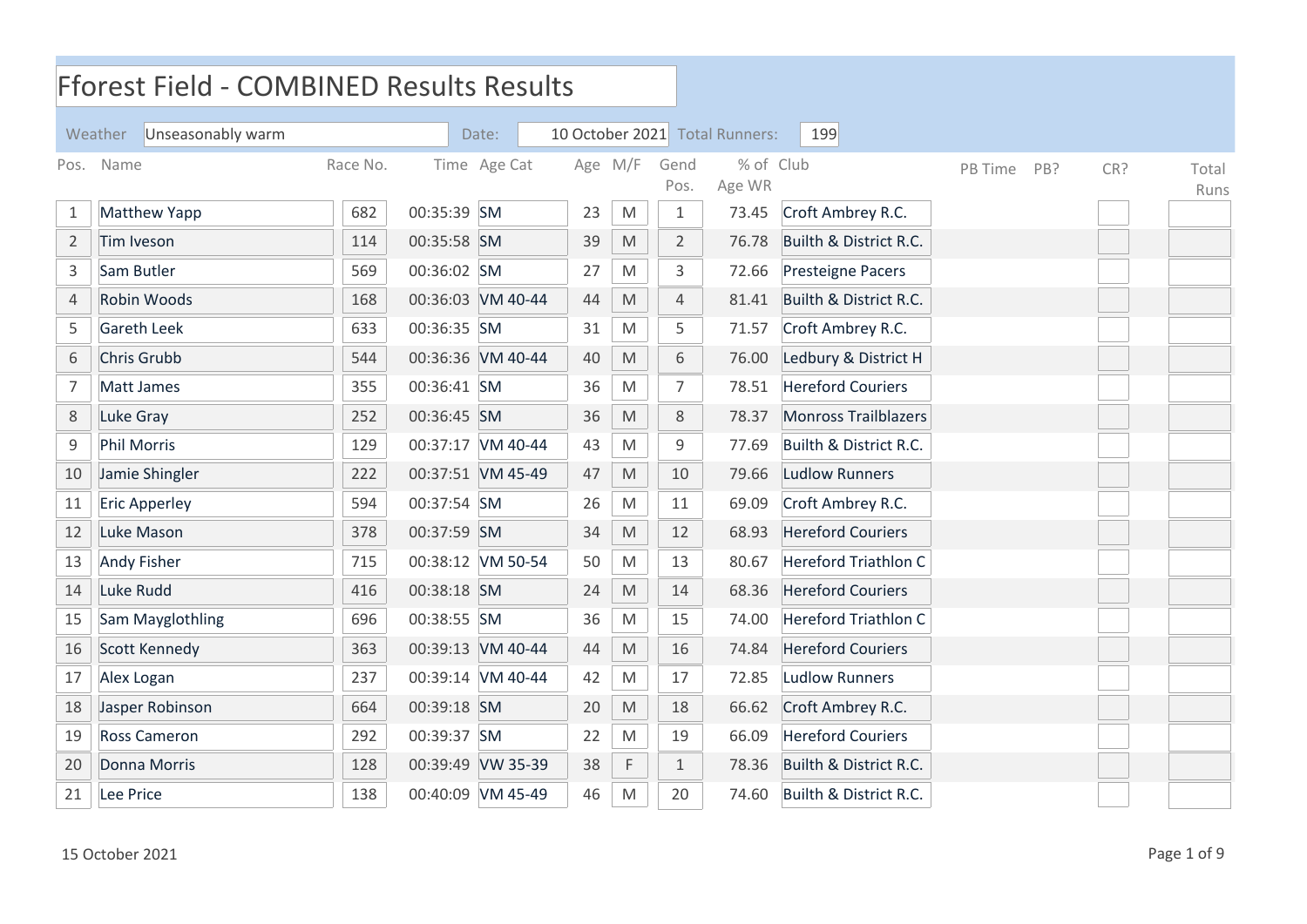| Pos. | Name                       | Race No. |                 | Time Age Cat      |    | Age M/F                                                                                                    | Gend<br>Pos.   | % of Club<br>Age WR |                             | PB Time | PB? | CR? | Total<br>Runs |
|------|----------------------------|----------|-----------------|-------------------|----|------------------------------------------------------------------------------------------------------------|----------------|---------------------|-----------------------------|---------|-----|-----|---------------|
| 22   | Owen Graham                | 337      | 00:40:15 SM     |                   | 26 | $\mathsf{M}% _{T}=\mathsf{M}_{T}\!\left( a,b\right) ,\ \mathsf{M}_{T}=\mathsf{M}_{T}\!\left( a,b\right) ,$ | 21             | 65.05               | <b>Hereford Couriers</b>    |         |     |     |               |
| 23   | Ryan Lawrence              | 369      | 00:40:18 SM     |                   | 30 | $\mathsf{M}% _{T}=\mathsf{M}_{T}\!\left( a,b\right) ,\ \mathsf{M}_{T}=\mathsf{M}_{T}\!\left( a,b\right) ,$ | 22             | 64.97               | <b>Hereford Couriers</b>    |         |     |     |               |
| 24   | Ryan Knight                | 366      | 00:41:02 SM     |                   | 27 | M                                                                                                          | 23             | 63.81               | <b>Hereford Couriers</b>    |         |     |     |               |
| 25   | James Morgan               | 694      |                 | 00:41:19 VM 40-44 | 40 | M                                                                                                          | 24             | 67.33               | <b>Hereford Triathlon C</b> |         |     |     |               |
| 26   | Gavin Jones                | 256      | 00:41:21 SM     |                   | 29 | $\mathsf{M}% _{T}=\mathsf{M}_{T}\!\left( a,b\right) ,\ \mathsf{M}_{T}=\mathsf{M}_{T}\!\left( a,b\right) ,$ | 25             | 63.32               | <b>Monross Trailblazers</b> |         |     |     |               |
| 27   | Simon Norwood              | 647      |                 | 00:41:50 VM 50-54 | 51 | $\mathsf{M}% _{T}=\mathsf{M}_{T}\!\left( a,b\right) ,\ \mathsf{M}_{T}=\mathsf{M}_{T}\!\left( a,b\right) ,$ | 26             | 74.14               | Croft Ambrey R.C.           |         |     |     |               |
| 28   | <b>Grant Womack</b>        | 678      |                 | 00:42:04 VM 40-44 | 40 | $\mathsf{M}% _{T}=\mathsf{M}_{T}\!\left( a,b\right) ,\ \mathsf{M}_{T}=\mathsf{M}_{T}\!\left( a,b\right) ,$ | 27             | 66.13               | Croft Ambrey R.C.           |         |     |     |               |
| 29   | <b>Ed Bullock</b>          | 6        | 00:42:14 SM     |                   | 31 | $\mathsf{M}% _{T}=\mathsf{M}_{T}\!\left( a,b\right) ,\ \mathsf{M}_{T}=\mathsf{M}_{T}\!\left( a,b\right) ,$ | 28             | 62.00               | <b>Wye Valley Runners</b>   |         |     |     |               |
| 30   | Haydn O'Reilly             | 134      |                 | 00:42:37 VM 40-44 | 43 | M                                                                                                          | 29             | 67.97               | Builth & District R.C.      |         |     |     |               |
| 31   | <b>George Bartlett</b>     | 346      | 00:42:41 SM     |                   | 29 | M                                                                                                          | 30             | 61.34               | <b>Hereford Couriers</b>    |         |     |     |               |
| 32   | <b>Stafford Rees</b>       | 146      |                 | 00:42:43 VM 50-54 | 51 | $\mathsf{M}% _{T}=\mathsf{M}_{T}\!\left( a,b\right) ,\ \mathsf{M}_{T}=\mathsf{M}_{T}\!\left( a,b\right) ,$ | 31             | 72.61               | Builth & District R.C.      |         |     |     |               |
| 33   | Stephen Hambridge          | 107      |                 | 00:42:47 VM 40-44 | 42 | $\mathsf{M}% _{T}=\mathsf{M}_{T}\!\left( a,b\right) ,\ \mathsf{M}_{T}=\mathsf{M}_{T}\!\left( a,b\right) ,$ | 32             | 66.81               | Builth & District R.C.      |         |     |     |               |
| 34   | <b>Adrian Taylor</b>       | 564      |                 | 00:42:50 VM 50-54 | 52 | $\mathsf{M}% _{T}=\mathsf{M}_{T}\!\left( a,b\right) ,\ \mathsf{M}_{T}=\mathsf{M}_{T}\!\left( a,b\right) ,$ | 33             | 72.88               | <b>Presteigne Pacers</b>    |         |     |     |               |
| 35   | <b>Ben Skinner</b>         | 425      | 00:43:02 SM     |                   | 36 | $\mathsf{M}% _{T}=\mathsf{M}_{T}\!\left( a,b\right) ,\ \mathsf{M}_{T}=\mathsf{M}_{T}\!\left( a,b\right) ,$ | 34             | 66.92               | <b>Hereford Couriers</b>    |         |     |     |               |
| 36   | Lea Wood                   | 75       | 00:43:10 SM     |                   | 37 | $\mathsf{M}% _{T}=\mathsf{M}_{T}\!\left( a,b\right) ,\ \mathsf{M}_{T}=\mathsf{M}_{T}\!\left( a,b\right) ,$ | 35             | 63.05               | <b>Wye Valley Runners</b>   |         |     |     |               |
| 37   | <b>Kieran Merrick</b>      | 383      | 00:43:16 SM     |                   | 26 | M                                                                                                          | 36             | 60.52               | <b>Hereford Couriers</b>    |         |     |     |               |
| 38   | <b>Richard Bevan</b>       | 243      |                 | 00:43:29 VM 45-49 | 47 | M                                                                                                          | 37             | 69.34               | <b>Monross Trailblazers</b> |         |     |     |               |
| 39   | <b>Nigel Taylor</b>        | 668      |                 | 00:43:41 VM 55-59 | 55 | $\mathsf{M}% _{T}=\mathsf{M}_{T}\!\left( a,b\right) ,\ \mathsf{M}_{T}=\mathsf{M}_{T}\!\left( a,b\right) ,$ | 38             | 72.95               | Croft Ambrey R.C.           |         |     |     |               |
| 40   | <b>Christopher Harness</b> | 253      |                 | 00:44:13 VM 40-44 | 44 | $\mathsf{M}% _{T}=\mathsf{M}_{T}\!\left( a,b\right) ,\ \mathsf{M}_{T}=\mathsf{M}_{T}\!\left( a,b\right) ,$ | 39             | 66.38               | <b>Monross Trailblazers</b> |         |     |     |               |
| 41   | <b>Andrew Stephens</b>     | 264      |                 | 00:44:25 VM 45-49 | 47 | M                                                                                                          | 40             | 67.88               | <b>Monross Trailblazers</b> |         |     |     |               |
| 42   | Douglas Glasgow            | 572      | 00:44:33 SM     |                   | 32 | $\mathsf{M}% _{T}=\mathsf{M}_{T}\!\left( a,b\right) ,\ \mathsf{M}_{T}=\mathsf{M}_{T}\!\left( a,b\right) ,$ | 41             | 58.77               | <b>Presteigne Pacers</b>    |         |     |     |               |
| 43   | Joe Collins                | 479      | 00:44:44 JM U20 |                   | 17 | M                                                                                                          | 42             | 60.47               | <b>Hay Hotfooters</b>       |         |     |     |               |
| 44   | Eleanor Walczak            | 521      | 00:44:54 SW     |                   | 32 | $\mathsf F$                                                                                                | $\overline{2}$ | 65.22               | <b>Hay Hotfooters</b>       |         |     |     |               |
| 45   | <b>Richard Bullass</b>     | 172      | 00:44:59 SM     |                   | 27 | $\mathsf{M}% _{T}=\mathsf{M}_{T}\!\left( a,b\right) ,\ \mathsf{M}_{T}=\mathsf{M}_{T}\!\left( a,b\right) ,$ | 43             | 58.21               | Builth & District R.C.      |         |     |     |               |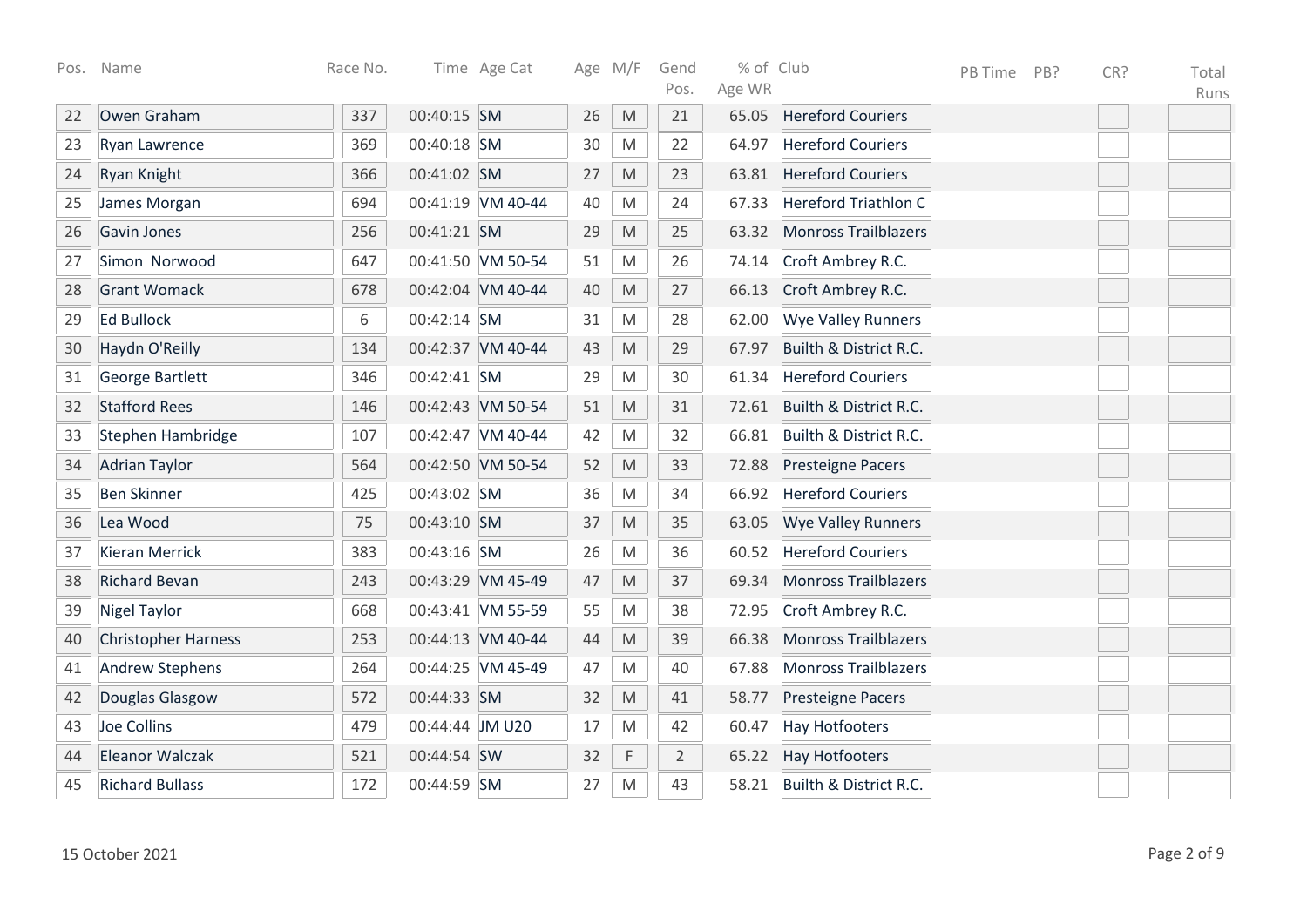| Pos. | Name                   | Race No. |                 | Time Age Cat      |    | Age M/F                                                                                                    | Gend<br>Pos.   | % of Club<br>Age WR |                             | PB Time | PB? | CR? | Total<br>Runs |
|------|------------------------|----------|-----------------|-------------------|----|------------------------------------------------------------------------------------------------------------|----------------|---------------------|-----------------------------|---------|-----|-----|---------------|
| 46   | <b>Martin Carter</b>   | 296      |                 | 00:45:05 VM 55-59 | 56 | M                                                                                                          | 44             | 71.46               | <b>Hereford Couriers</b>    |         |     |     |               |
| 47   | George Ware            | 448      | 00:45:09 SM     |                   | 24 | M                                                                                                          | 45             | 57.99               | <b>Hereford Couriers</b>    |         |     |     |               |
| 48   | Harry Woodhouse        | 459      | 00:45:13 SM     |                   | 20 | $\mathsf{M}% _{T}=\mathsf{M}_{T}\!\left( a,b\right) ,\ \mathsf{M}_{T}=\mathsf{M}_{T}\!\left( a,b\right) ,$ | 46             | 57.91               | <b>Hereford Couriers</b>    |         |     |     |               |
| 49   | Joanne Rees            | 147      |                 | 00:45:15 VW 45-49 | 47 | F                                                                                                          | 3              | 74.18               | Builth & District R.C.      |         |     |     |               |
| 50   | Emma Matthews          | 125      |                 | 00:45:20 VW 35-39 | 36 | F                                                                                                          | $\overline{4}$ | 68.35               | Builth & District R.C.      |         |     |     |               |
| 51   | Dai Harris             | 110      | 00:45:23 SM     |                   | 37 | M                                                                                                          | 47             | 59.97               | Builth & District R.C.      |         |     |     |               |
| 52   | Chris Law              | 542      |                 | 00:45:36 VM 55-59 | 56 | M                                                                                                          | 48             | 70.65               | Ledbury & District H        |         |     |     |               |
| 53   | Jonathan Sims          | 174      | 00:45:46 SM     |                   | 33 | M                                                                                                          | 49             | 57.21               | Builth & District R.C.      |         |     |     |               |
| 54   | <b>Peter Summers</b>   | 532      | 00:45:57 SM     |                   | 35 | M                                                                                                          | 50             | 58.43               | <b>Hay Hotfooters</b>       |         |     |     |               |
| 55   | <b>Addy Carter</b>     | 297      | 00:46:00 JW U20 |                   | 19 | F                                                                                                          | 5              | 66.16               | <b>Hereford Couriers</b>    |         |     |     |               |
| 56   | <b>IAN CHUBB</b>       | 188      |                 | 00:46:07 VM 50-54 | 52 | M                                                                                                          | 51             | 67.69               | <b>Ludlow Runners</b>       |         |     |     |               |
| 57   | Kevin Kerrigan         | 364      | 00:46:17 SM     |                   | 24 | M                                                                                                          | 52             | 56.57               | <b>Hereford Couriers</b>    |         |     |     |               |
| 58   | Matthew Sullivan       | 175      | 00:46:34 SM     |                   | 29 | $\mathsf{M}% _{T}=\mathsf{M}_{T}\!\left( a,b\right) ,\ \mathsf{M}_{T}=\mathsf{M}_{T}\!\left( a,b\right) ,$ | 53             | 56.23               | Builth & District R.C.      |         |     |     |               |
| 59   | Paul Mammatt           | 704      |                 | 00:46:36 VM 50-54 | 53 | M                                                                                                          | 54             | 67.45               | <b>Hereford Triathlon C</b> |         |     |     |               |
| 60   | Craig Bufton           | 85       | 00:46:36 SM     |                   | 39 | M                                                                                                          | 55             | 59.26               | Builth & District R.C.      |         |     |     |               |
| 61   | <b>Steve Goodridge</b> | 492      |                 | 00:46:59 VM 55-59 | 59 | M                                                                                                          | 56             | 70.88               | <b>Hay Hotfooters</b>       |         |     |     |               |
| 62   | Laura Tootell          | 65       |                 | 00:47:10 VW 45-49 | 45 | $\mathsf F$                                                                                                | 6              | 69.05               | <b>Wye Valley Runners</b>   |         |     |     |               |
| 63   | Alex Tootell           | 723      |                 | 00:47:13 VM 45-49 | 47 | M                                                                                                          | 57             | 63.85               | <b>Hereford Triathlon C</b> |         |     |     |               |
| 64   | Mark Dunn              | 29       |                 | 00:47:19 VM 55-59 | 57 | M                                                                                                          | 58             | 68.83               | <b>Wye Valley Runners</b>   |         |     |     |               |
| 65   | Andy Ware              | 693      |                 | 00:47:28 VM 50-54 | 54 | M                                                                                                          | 59             | 66.68               | <b>Hereford Triathlon C</b> |         |     |     |               |
| 66   | <b>Andy Taylor</b>     | 691      |                 | 00:47:28 VM 45-49 | 49 | M                                                                                                          | 60             | 64.47               | <b>Hereford Triathlon C</b> |         |     |     |               |
| 67   | David Millichap        | 640      |                 | 00:47:36 VM 50-54 | 52 | M                                                                                                          | 61             | 65.58               | Croft Ambrey R.C.           |         |     |     |               |
| 68   | <b>Kelly Bowen</b>     | 596      |                 | 00:47:37 VW 35-39 | 36 | F                                                                                                          | 7              | 65.07               | Croft Ambrey R.C.           |         |     |     |               |
| 69   | Clare Mallender        | 375      |                 | 00:47:38 VW 40-44 | 44 | $\mathsf F$                                                                                                | 8              | 67.84               | <b>Hereford Couriers</b>    |         |     |     |               |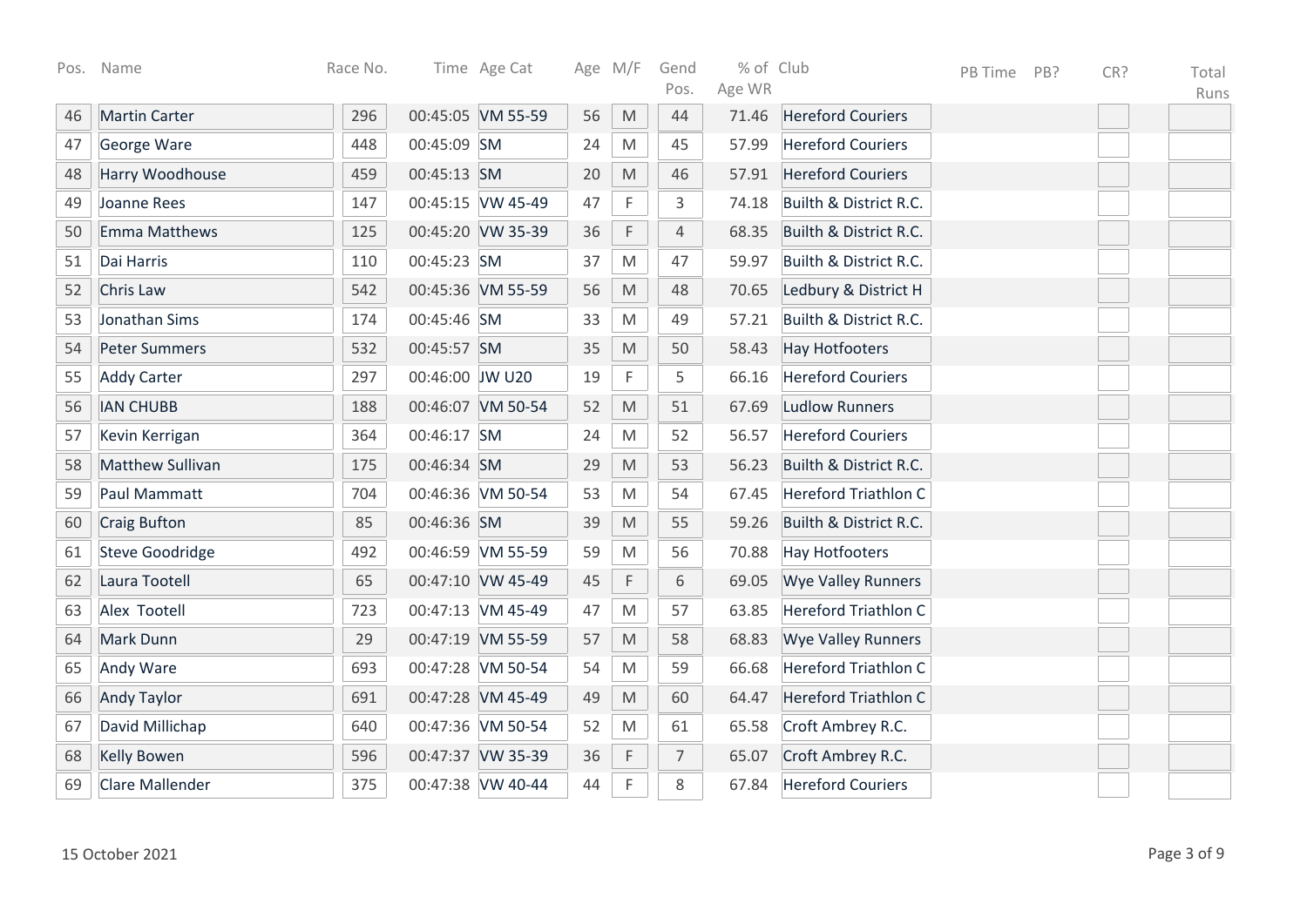| Pos. | Name                        | Race No. |                 | Time Age Cat      |    | Age M/F                                                                                                    | Gend<br>Pos. | % of Club<br>Age WR |                             | PB Time | PB? | CR? | Total<br>Runs |
|------|-----------------------------|----------|-----------------|-------------------|----|------------------------------------------------------------------------------------------------------------|--------------|---------------------|-----------------------------|---------|-----|-----|---------------|
| 70   | Charlotte Broadhurst        | 597      | 00:48:14 JW U20 |                   | 17 | F                                                                                                          | $9\,$        | 64.65               | Croft Ambrey R.C.           |         |     |     |               |
| 71   | <b>Chris Smart</b>          | 426      |                 | 00:48:14 VM 55-59 | 56 | M                                                                                                          | 62           | 66.79               | <b>Hereford Couriers</b>    |         |     |     |               |
| 72   | Daniel Pavitt               | 215      |                 | 00:48:31 VM 55-59 | 56 | $\mathsf{M}% _{T}=\mathsf{M}_{T}\!\left( a,b\right) ,\ \mathsf{M}_{T}=\mathsf{M}_{T}\!\left( a,b\right) ,$ | 63           | 66.40               | <b>Ludlow Runners</b>       |         |     |     |               |
| 73   | <b>Michael Powell</b>       | 399      |                 | 00:48:40 VM 50-54 | 50 | M                                                                                                          | 64           | 63.32               | <b>Hereford Couriers</b>    |         |     |     |               |
| 74   | Kate Elkington              | 556      |                 | 00:48:47 VW 55-59 | 55 | F                                                                                                          | 10           | 75.40               | Ledbury & District H        |         |     |     |               |
| 75   | Peter Bowen                 | 4        |                 | 00:49:06 VM 60-64 | 60 | M                                                                                                          | 65           | 68.53               | <b>Wye Valley Runners</b>   |         |     |     |               |
| 76   | James Fletcher              | 248      |                 | 00:49:09 VM 55-59 | 55 | M                                                                                                          | 66           | 64.84               | <b>Monross Trailblazers</b> |         |     |     |               |
| 77   | <b>David Francis</b>        | 103      |                 | 00:49:24 VM 50-54 | 50 | M                                                                                                          | 67           | 62.38               | Builth & District R.C.      |         |     |     |               |
| 78   | Jenny Farrow                | 102      |                 | 00:49:31 VW 45-49 | 45 | F                                                                                                          | 11           | 65.77               | Builth & District R.C.      |         |     |     |               |
| 79   | Laura Lelievre              | 260      | 00:49:39 SW     |                   | 32 | F                                                                                                          | 12           | 58.98               | <b>Monross Trailblazers</b> |         |     |     |               |
| 80   | Paul Bouston                | 716      |                 | 00:49:43 VM 50-54 | 53 | M                                                                                                          | 68           | 63.22               | Hereford Triathlon C        |         |     |     |               |
| 81   | Dave Barrett                | 595      |                 | 00:49:52 VM 50-54 | 54 | $\mathsf{M}% _{T}=\mathsf{M}_{T}\!\left( a,b\right) ,\ \mathsf{M}_{T}=\mathsf{M}_{T}\!\left( a,b\right) ,$ | 69           | 63.47               | Croft Ambrey R.C.           |         |     |     |               |
| 82   | <b>Paddy Nugent</b>         | 51       |                 | 00:50:00 VM 60-64 | 60 | $\mathsf{M}% _{T}=\mathsf{M}_{T}\!\left( a,b\right) ,\ \mathsf{M}_{T}=\mathsf{M}_{T}\!\left( a,b\right) ,$ | 70           | 67.30               | <b>Wye Valley Runners</b>   |         |     |     |               |
| 83   | <b>Roland Preece</b>        | 658      |                 | 00:50:04 VM 55-59 | 55 | ${\sf M}$                                                                                                  | 71           | 63.65               | Croft Ambrey R.C.           |         |     |     |               |
| 84   | <b>Aaron Smart</b>          | 467      | 00:50:07 SM     |                   | 24 | $\mathsf{M}% _{T}=\mathsf{M}_{T}\!\left( a,b\right) ,\ \mathsf{M}_{T}=\mathsf{M}_{T}\!\left( a,b\right) ,$ | 72           | 52.24               | <b>Hereford Couriers</b>    |         |     |     |               |
| 85   | Amy Smith                   | 427      |                 | 00:50:07 VW 35-39 | 38 | F                                                                                                          | 13           | 62.25               | <b>Hereford Couriers</b>    |         |     |     |               |
| 86   | Ashley Robinson             | 663      |                 | 00:50:13 VM 70-74 | 71 | $\mathsf{M}% _{T}=\mathsf{M}_{T}\!\left( a,b\right) ,\ \mathsf{M}_{T}=\mathsf{M}_{T}\!\left( a,b\right) ,$ | 73           | 76.37               | Croft Ambrey R.C.           |         |     |     |               |
| 87   | Lee Nicholson               | 133      | 00:50:17 SM     |                   | 32 | M                                                                                                          | 74           | 52.07               | Builth & District R.C.      |         |     |     |               |
| 88   | <b>Ellie Smithers</b>       | 429      | 00:50:22 SW     |                   | 25 | F                                                                                                          | 14           | 58.14               | <b>Hereford Couriers</b>    |         |     |     |               |
| 89   | <b>Rob Connell</b>          | 306      |                 | 00:50:33 VM 60-64 | 61 | M                                                                                                          | 75           | 67.00               | <b>Hereford Couriers</b>    |         |     |     |               |
| 90   | John Jaspers                | 356      |                 | 00:50:42 VM 50-54 | 51 | M                                                                                                          | 76           | 61.18               | <b>Hereford Couriers</b>    |         |     |     |               |
| 91   | Joanne Tilby                | 670      |                 | 00:50:43 VW 40-44 | 40 | F                                                                                                          | 15           | 61.98               | Croft Ambrey R.C.           |         |     |     |               |
| 92   | <b>Kate Jones</b>           | 120      | 00:50:50 SW     |                   | 28 | F                                                                                                          | 16           | 57.61               | Builth & District R.C.      |         |     |     |               |
| 93   | <b>Christopher Padfield</b> | 551      |                 | 00:50:53 VM 45-49 | 47 | M                                                                                                          | 77           | 59.25               | Ledbury & District H        |         |     |     |               |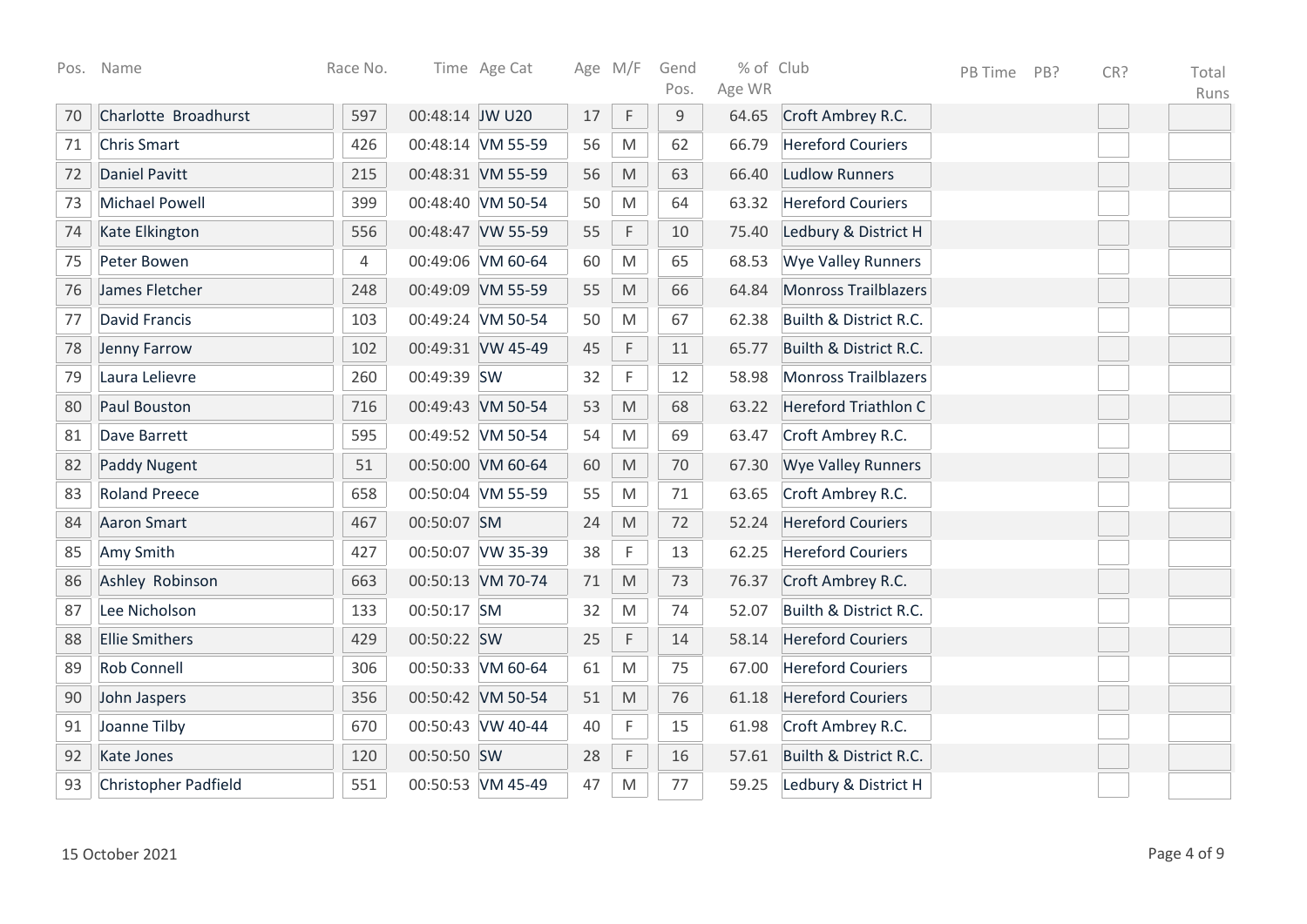| Pos. | Name                   | Race No. |             | Time Age Cat      |    | Age M/F                                                                                                    | Gend | % of Club |                             | PB Time | PB? | CR? | Total |
|------|------------------------|----------|-------------|-------------------|----|------------------------------------------------------------------------------------------------------------|------|-----------|-----------------------------|---------|-----|-----|-------|
|      |                        |          |             |                   |    |                                                                                                            | Pos. | Age WR    |                             |         |     |     | Runs  |
| 94   | Nicola Emerson         | 739      |             | 00:51:04 VW 45-49 | 45 | $\mathsf F$                                                                                                | 17   | 63.77     | Hereford Triathlon C        |         |     |     |       |
| 95   | Lisa Boucher           | 81       |             | 00:51:05 VW 35-39 | 36 | F                                                                                                          | 18   | 60.65     | Builth & District R.C.      |         |     |     |       |
| 96   | Thea Preece            | 659      | 00:51:06 SW |                   | 24 | $\mathsf F$                                                                                                | 19   | 57.31     | Croft Ambrey R.C.           |         |     |     |       |
| 97   | Ed Hogan               | 558      |             | 00:51:09 VM 40-44 | 43 | M                                                                                                          | 78   | 56.63     | Ledbury & District H        |         |     |     |       |
| 98   | James Papworth         | 710      |             | 00:51:31 VM 50-54 | 52 | $\mathsf{M}% _{T}=\mathsf{M}_{T}\!\left( a,b\right) ,\ \mathsf{M}_{T}=\mathsf{M}_{T}\!\left( a,b\right) ,$ | 79   | 60.60     | <b>Hereford Triathlon C</b> |         |     |     |       |
| 99   | <b>Kevin Dunster</b>   | 531      |             | 00:51:48 VM 55-59 | 59 | $\mathsf{M}% _{T}=\mathsf{M}_{T}\!\left( a,b\right) ,\ \mathsf{M}_{T}=\mathsf{M}_{T}\!\left( a,b\right) ,$ | 80   | 64.29     | <b>Hay Hotfooters</b>       |         |     |     |       |
| 100  | Peter Cartwright       | 186      |             | 00:51:57 VM 65-69 | 65 | $\mathsf{M}% _{T}=\mathsf{M}_{T}\!\left( a,b\right) ,\ \mathsf{M}_{T}=\mathsf{M}_{T}\!\left( a,b\right) ,$ | 81   | 66.79     | <b>Ludlow Runners</b>       |         |     |     |       |
| 101  | <b>Steve Herington</b> | 344      |             | 00:52:12 VM 70-74 | 73 | $\mathsf{M}% _{T}=\mathsf{M}_{T}\!\left( a,b\right) ,\ \mathsf{M}_{T}=\mathsf{M}_{T}\!\left( a,b\right) ,$ | 82   | 74.49     | <b>Hereford Couriers</b>    |         |     |     |       |
| 102  | Paul Parker            | 213      |             | 00:52:15 VM 45-49 | 49 | $\mathsf{M}% _{T}=\mathsf{M}_{T}\!\left( a,b\right) ,\ \mathsf{M}_{T}=\mathsf{M}_{T}\!\left( a,b\right) ,$ | 83   | 58.56     | <b>Ludlow Runners</b>       |         |     |     |       |
| 103  | <b>Abbie Smithers</b>  | 430      | 00:52:17 SW |                   | 24 | F                                                                                                          | 20   | 56.01     | <b>Hereford Couriers</b>    |         |     |     |       |
| 104  | <b>Gunvor Troelsen</b> | 161      |             | 00:52:39 VW 55-59 | 57 | F                                                                                                          | 21   | 70.75     | Builth & District R.C.      |         |     |     |       |
| 105  | <b>Mick Collins</b>    | 481      |             | 00:52:52 VM 55-59 | 56 | M                                                                                                          | 84   | 60.94     | <b>Hay Hotfooters</b>       |         |     |     |       |
| 106  | Michael Hodges         | 173      |             | 00:52:55 VM 65-69 | 66 | $\mathsf{M}% _{T}=\mathsf{M}_{T}\!\left( a,b\right) ,\ \mathsf{M}_{T}=\mathsf{M}_{T}\!\left( a,b\right) ,$ | 85   | 66.83     | Builth & District R.C.      |         |     |     |       |
| 107  | Clive Richardson       | 221      |             | 00:53:07 VM 65-69 | 65 | $\mathsf{M}% _{T}=\mathsf{M}_{T}\!\left( a,b\right) ,\ \mathsf{M}_{T}=\mathsf{M}_{T}\!\left( a,b\right) ,$ | 86   | 65.33     | <b>Ludlow Runners</b>       |         |     |     |       |
| 108  | Emma Stewardson        | 225      |             | 00:53:10 VW 40-44 | 43 | $\mathsf F$                                                                                                | 22   | 60.38     | <b>Ludlow Runners</b>       |         |     |     |       |
| 109  | David Sutherland       | 158      |             | 00:53:25 VM 60-64 | 64 | $\mathsf{M}% _{T}=\mathsf{M}_{T}\!\left( a,b\right) ,\ \mathsf{M}_{T}=\mathsf{M}_{T}\!\left( a,b\right) ,$ | 87   | 64.56     | Builth & District R.C.      |         |     |     |       |
| 110  | <b>Robert Price</b>    | 142      |             | 00:53:29 VM 45-49 | 49 | $\mathsf{M}% _{T}=\mathsf{M}_{T}\!\left( a,b\right) ,\ \mathsf{M}_{T}=\mathsf{M}_{T}\!\left( a,b\right) ,$ | 88   | 57.21     | Builth & District R.C.      |         |     |     |       |
| 111  | Susannah Kirk          | 548      |             | 00:53:31 VW 40-44 | 44 | $\mathsf F$                                                                                                | 23   | 60.39     | Ledbury & District H        |         |     |     |       |
| 112  | Jo Marriott            | 639      |             | 00:53:37 VW 50-54 | 53 | $\mathsf F$                                                                                                | 24   | 67.36     | Croft Ambrey R.C.           |         |     |     |       |
| 113  | <b>Colin Lancaster</b> | 203      |             | 00:53:38 VM 60-64 | 60 | M                                                                                                          | 89   | 62.74     | <b>Ludlow Runners</b>       |         |     |     |       |
| 114  | Lorna Shaw             | 60       |             | 00:53:40 VW 60-64 | 61 | $\mathsf F$                                                                                                | 25   | 72.14     | <b>Wye Valley Runners</b>   |         |     |     |       |
| 115  | John Parry             | 171      |             | 00:53:44 VM 65-69 | 67 | M                                                                                                          | 90   | 67.06     | Builth & District R.C.      |         |     |     |       |
| 116  | <b>Kate Morris</b>     | 388      |             | 00:53:46 VW 40-44 | 40 | $\mathsf F$                                                                                                | 26   | 58.46     | <b>Hereford Couriers</b>    |         |     |     |       |
| 117  | Johnny Kramer          | 525      |             | 00:53:49 VM 55-59 | 58 | $\mathsf{M}% _{T}=\mathsf{M}_{T}\!\left( a,b\right) ,\ \mathsf{M}_{T}=\mathsf{M}_{T}\!\left( a,b\right) ,$ | 91   |           | 61.20 Hay Hotfooters        |         |     |     |       |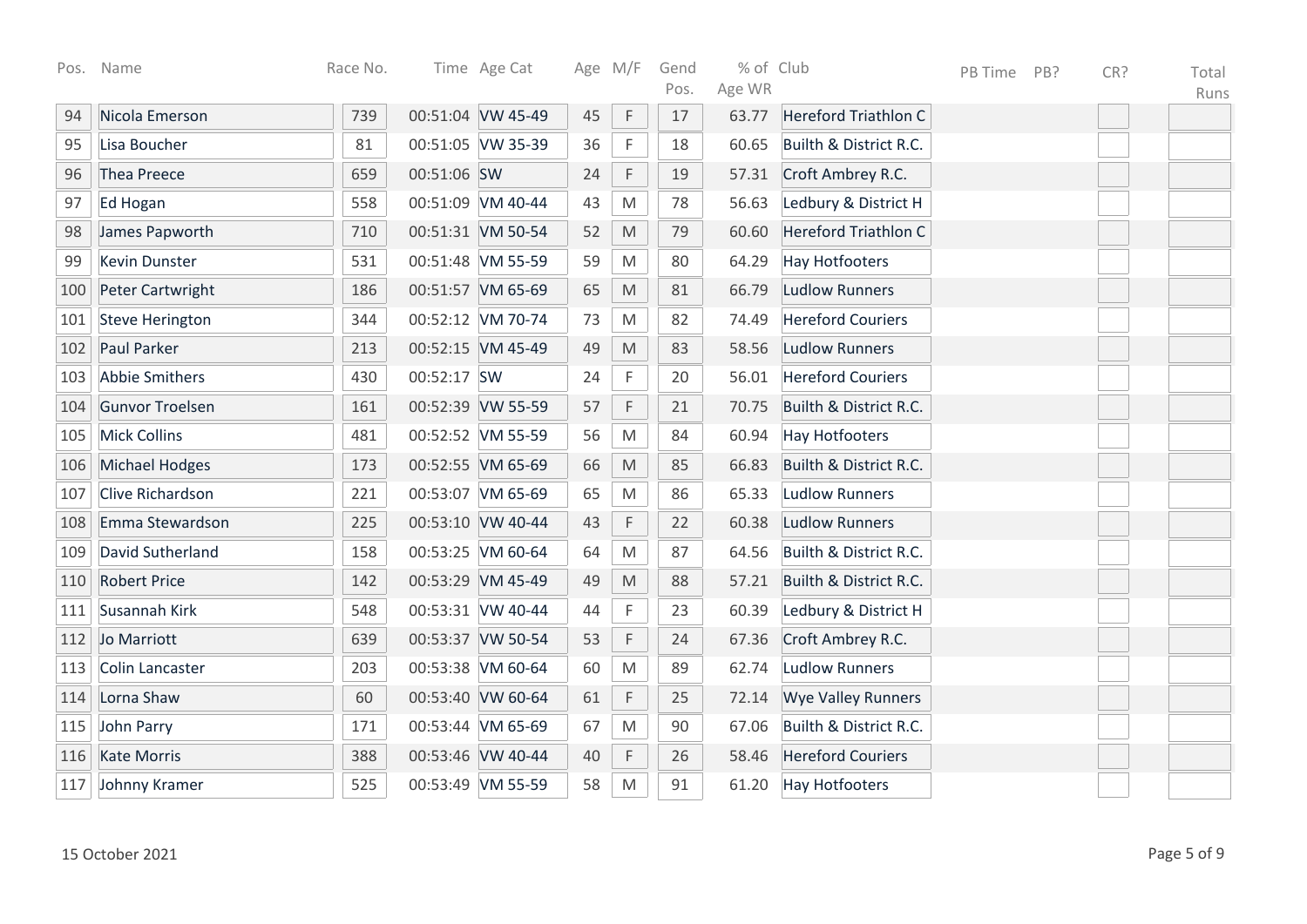|     | Pos. Name             | Race No. |             | Time Age Cat      |    | Age M/F                                                                                                    | Gend<br>Pos. | % of Club<br>Age WR |                             | PB Time | PB? | CR? | Total<br>Runs |
|-----|-----------------------|----------|-------------|-------------------|----|------------------------------------------------------------------------------------------------------------|--------------|---------------------|-----------------------------|---------|-----|-----|---------------|
| 118 | lain Hutchinson       | 701      | 00:53:54 SM |                   | 38 | $\mathsf{M}% _{T}=\mathsf{M}_{T}\!\left( a,b\right) ,\ \mathsf{M}_{T}=\mathsf{M}_{T}\!\left( a,b\right) ,$ | 92           | 50.87               | Hereford Triathlon C        |         |     |     |               |
| 119 | Sara Lake             | 500      |             | 00:54:00 VW 50-54 | 51 | F                                                                                                          | 27           | 65.62               | <b>Hay Hotfooters</b>       |         |     |     |               |
| 120 | Jenny Papworth        | 740      |             | 00:54:06 VW 50-54 | 52 | F                                                                                                          | 28           | 66.14               | Hereford Triathlon C        |         |     |     |               |
| 121 | <b>Steph Main</b>     | 637      |             | 00:54:09 VW 45-49 | 49 | F                                                                                                          | 29           | 63.84               | Croft Ambrey R.C.           |         |     |     |               |
| 122 | Gary Gunner           | 618      |             | 00:54:14 VM 75-79 | 75 | $\mathsf{M}% _{T}=\mathsf{M}_{T}\!\left( a,b\right) ,\ \mathsf{M}_{T}=\mathsf{M}_{T}\!\left( a,b\right) ,$ | 93           | 72.68               | Croft Ambrey R.C.           |         |     |     |               |
| 123 | lan Price             | 660      |             | 00:54:20 VM 70-74 | 73 | $\mathsf{M}% _{T}=\mathsf{M}_{T}\!\left( a,b\right) ,\ \mathsf{M}_{T}=\mathsf{M}_{T}\!\left( a,b\right) ,$ | 94           | 71.56               | Croft Ambrey R.C.           |         |     |     |               |
| 124 | Samantha Harper       | 623      |             | 00:54:29 VW 45-49 | 47 | F                                                                                                          | 30           | 61.61               | Croft Ambrey R.C.           |         |     |     |               |
| 125 | <b>Sue Powell</b>     | 655      |             | 00:54:31 VW 55-59 | 59 | $\mathsf F$                                                                                                | 31           | 69.18               | Croft Ambrey R.C.           |         |     |     |               |
| 126 | <b>Thomas Powell</b>  | 219      | 00:54:32 SM |                   | 35 | M                                                                                                          | 95           | 49.24               | <b>Ludlow Runners</b>       |         |     |     |               |
| 127 | <b>Mike Shaw</b>      | 698      |             | 00:54:33 VM 70-74 | 70 | M                                                                                                          | 96           | 69.78               | <b>Hereford Triathlon C</b> |         |     |     |               |
| 128 | <b>Clare Evans</b>    | 758      | 00:54:34 SW |                   | 27 | F                                                                                                          | 32           | 53.67               | <b>Hereford Triathlon C</b> |         |     |     |               |
| 129 | <b>Sharon Collins</b> | 482      |             | 00:54:37 VW 55-59 | 57 | $\mathsf F$                                                                                                | 33           | 68.20               | <b>Hay Hotfooters</b>       |         |     |     |               |
| 130 | Jamie Cook            | 570      |             | 00:54:44 VM 60-64 | 60 | $\mathsf{M}% _{T}=\mathsf{M}_{T}\!\left( a,b\right) ,\ \mathsf{M}_{T}=\mathsf{M}_{T}\!\left( a,b\right) ,$ | 97           | 61.48               | <b>Presteigne Pacers</b>    |         |     |     |               |
| 131 | <b>Lucy Wilding</b>   | 675      | 00:54:48 SW |                   | 28 | F                                                                                                          | 34           | 53.44               | Croft Ambrey R.C.           |         |     |     |               |
| 132 | Victoria Woodhall     | 458      |             | 00:54:55 VW 45-49 | 46 | F                                                                                                          | 35           | 60.21               | <b>Hereford Couriers</b>    |         |     |     |               |
| 133 | <b>Kirsty Jenkins</b> | 358      | 00:55:13 SW |                   | 33 | F                                                                                                          | 36           | 53.03               | <b>Hereford Couriers</b>    |         |     |     |               |
| 134 | <b>Kevin Barnes</b>   | 282      |             | 00:55:21 VM 55-59 | 58 | $\mathsf{M}% _{T}=\mathsf{M}_{T}\!\left( a,b\right) ,\ \mathsf{M}_{T}=\mathsf{M}_{T}\!\left( a,b\right) ,$ | 98           | 59.50               | <b>Hereford Couriers</b>    |         |     |     |               |
| 135 | <b>Ben Brown</b>      | 289      | 00:55:49 SM |                   | 27 | $\mathsf{M}% _{T}=\mathsf{M}_{T}\!\left( a,b\right) ,\ \mathsf{M}_{T}=\mathsf{M}_{T}\!\left( a,b\right) ,$ | 99           | 46.91               | <b>Hereford Couriers</b>    |         |     |     |               |
| 136 | <b>Phillip Harris</b> | 111      | 00:55:55 SM |                   | 39 | $\mathsf{M}% _{T}=\mathsf{M}_{T}\!\left( a,b\right) ,\ \mathsf{M}_{T}=\mathsf{M}_{T}\!\left( a,b\right) ,$ | 100          | 49.39               | Builth & District R.C.      |         |     |     |               |
| 137 | Owen Cooper           | 88       |             | 00:55:59 VM 70-74 | 73 | M                                                                                                          | 101          | 69.46               | Builth & District R.C.      |         |     |     |               |
| 138 | lan Foster            | 692      |             | 00:56:08 VM 50-54 | 50 | M                                                                                                          | 102          | 54.90               | <b>Hereford Triathlon C</b> |         |     |     |               |
| 139 | Guy Whitmarsh         | 674      |             | 00:56:19 VM 75-79 | 77 | M                                                                                                          | 103          | 72.30               | Croft Ambrey R.C.           |         |     |     |               |
| 140 | <b>Bronwen Preece</b> | 656      | 00:56:21 SW |                   | 26 | $\mathsf F$                                                                                                | 37           | 51.97               | Croft Ambrey R.C.           |         |     |     |               |
| 141 | Ange Price            | 507      |             | 00:56:24 VW 50-54 | 51 | $\mathsf{F}$                                                                                               | 38           | 62.83               | <b>Hay Hotfooters</b>       |         |     |     |               |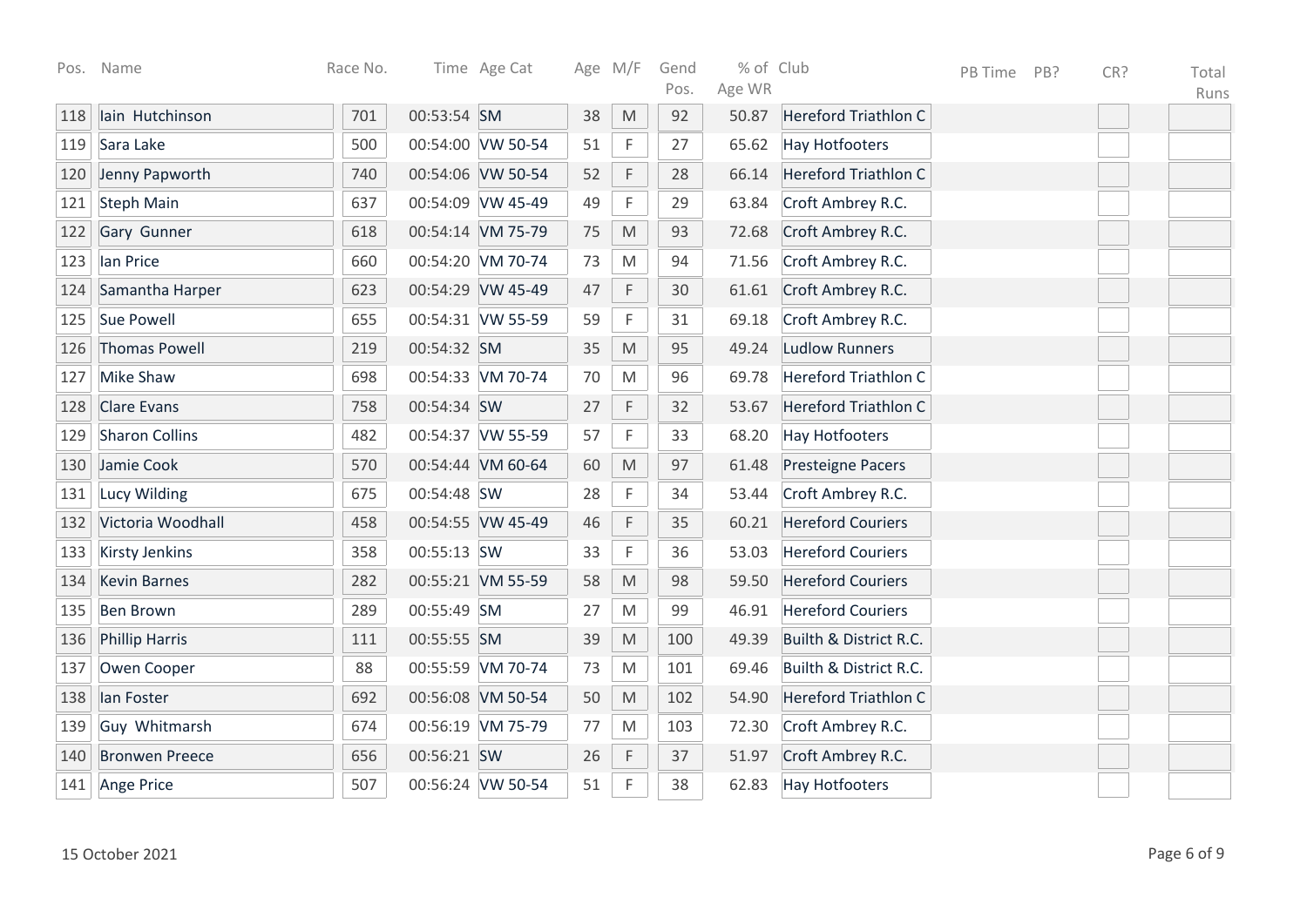| Pos. | Name                   | Race No. |             | Time Age Cat      |    | Age M/F                                                                                                    | Gend       | % of Club<br>Age WR |                             | PB Time | PB? | CR? | Total |
|------|------------------------|----------|-------------|-------------------|----|------------------------------------------------------------------------------------------------------------|------------|---------------------|-----------------------------|---------|-----|-----|-------|
|      | Sahrah Wilding         | 576      |             | 00:56:29 VW 50-54 | 54 | $\mathsf F$                                                                                                | Pos.<br>39 | 64.53               |                             |         |     |     | Runs  |
| 142  |                        |          |             |                   |    |                                                                                                            |            |                     | <b>Presteigne Pacers</b>    |         |     |     |       |
| 143  | Tanya Bassi            | 759      |             | 00:56:32 VW 40-44 | 44 | F                                                                                                          | 40         | 57.16               | <b>Hereford Triathlon C</b> |         |     |     |       |
| 144  | <b>Trudy Macklin</b>   | 736      |             | 00:56:39 VW 45-49 | 48 | $\mathsf F$                                                                                                | 41         | 60.14               | <b>Hereford Triathlon C</b> |         |     |     |       |
| 145  | <b>Sue Bissell</b>     | 734      |             | 00:57:04 VW 60-64 | 60 | $\mathsf F$                                                                                                | 42         | 66.53               | <b>Hereford Triathlon C</b> |         |     |     |       |
| 146  | Lucia Demkova          | 246      |             | 00:57:12 VW 40-44 | 40 | $\mathsf F$                                                                                                | 43         | 54.95               | <b>Monross Trailblazers</b> |         |     |     |       |
| 147  | Martin Potter          | 707      |             | 00:57:34 VM 50-54 | 51 | M                                                                                                          | 104        | 53.88               | <b>Hereford Triathlon C</b> |         |     |     |       |
| 148  | Daniel Graham          | 170      | 00:57:46 SM |                   | 27 | $\mathsf{M}% _{T}=\mathsf{M}_{T}\!\left( a,b\right) ,\ \mathsf{M}_{T}=\mathsf{M}_{T}\!\left( a,b\right) ,$ | 105        | 45.33               | Builth & District R.C.      |         |     |     |       |
| 149  | Don Lovejoy            | 206      |             | 00:57:58 VM 65-69 | 69 | M                                                                                                          | 106        | 64.49               | <b>Ludlow Runners</b>       |         |     |     |       |
| 150  | Anna Georgiou          | 104      |             | 00:58:04 VW 40-44 | 42 | $\mathsf F$                                                                                                | 44         | 54.88               | Builth & District R.C.      |         |     |     |       |
| 151  | <b>Saul Phillips</b>   | 218      |             | 00:58:12 VM 40-44 | 41 | $\mathsf{M}% _{T}=\mathsf{M}_{T}\!\left( a,b\right) ,\ \mathsf{M}_{T}=\mathsf{M}_{T}\!\left( a,b\right) ,$ | 107        | 48.45               | <b>Ludlow Runners</b>       |         |     |     |       |
| 152  | <b>Tony Stanley</b>    | 224      |             | 00:58:28 VM 60-64 | 63 | $\mathsf{M}% _{T}=\mathsf{M}_{T}\!\left( a,b\right) ,\ \mathsf{M}_{T}=\mathsf{M}_{T}\!\left( a,b\right) ,$ | 108        | 58.64               | <b>Ludlow Runners</b>       |         |     |     |       |
| 153  | <b>Tina Cartwright</b> | 187      |             | 00:58:37 VW 60-64 | 64 | F                                                                                                          | 45         | 69.83               | <b>Ludlow Runners</b>       |         |     |     |       |
| 154  | Liz Davies-Ward        | 738      |             | 00:58:46 VW 55-59 | 58 | F                                                                                                          | 46         | 63.78               | <b>Hereford Triathlon C</b> |         |     |     |       |
| 155  | Olivia Moses           | 644      | 00:58:57 SW |                   | 23 | $\mathsf F$                                                                                                | 47         | 49.67               | Croft Ambrey R.C.           |         |     |     |       |
| 156  | <b>Mark Hollis</b>     | 236      |             | 00:58:59 VM 45-49 | 47 | M                                                                                                          | 109        | 51.12               | <b>Ludlow Runners</b>       |         |     |     |       |
| 157  | <b>Hollie Francis</b>  | 330      | 00:59:01 SW |                   | 31 | F                                                                                                          | 48         | 49.62               | <b>Hereford Couriers</b>    |         |     |     |       |
| 158  | Phoebe Nash            | 212      |             | 00:59:26 VW 35-39 | 35 | $\mathsf F$                                                                                                | 49         | 51.96               | <b>Ludlow Runners</b>       |         |     |     |       |
| 159  | Pamela Moody           | 386      | 00:59:47 SW |                   | 31 | F                                                                                                          | 50         | 48.98               | <b>Hereford Couriers</b>    |         |     |     |       |
| 160  | <b>Stephanie King</b>  | 631      |             | 01:00:38 VW 55-59 | 57 | $\mathsf F$                                                                                                | 51         | 61.43               | Croft Ambrey R.C.           |         |     |     |       |
| 161  | Louise Reeves          | 661      |             | 01:01:00 VW 40-44 | 44 | $\mathsf F$                                                                                                | 52         | 52.98               | Croft Ambrey R.C.           |         |     |     |       |
| 162  | <b>Gareth Morris</b>   | 130      |             | 01:01:04 VM 55-59 | 57 | $\mathsf{M}% _{T}=\mathsf{M}_{T}\!\left( a,b\right) ,\ \mathsf{M}_{T}=\mathsf{M}_{T}\!\left( a,b\right) ,$ | 110        | 53.33               | Builth & District R.C.      |         |     |     |       |
| 163  | Sally Yapp             | 684      |             | 01:01:11 VW 40-44 | 42 | $\mathsf F$                                                                                                | 53         | 52.08               | Croft Ambrey R.C.           |         |     |     |       |
| 164  | Emma Murphy            | 741      |             | 01:01:56 VW 40-44 | 43 | $\mathsf F$                                                                                                | 54         | 51.83               | <b>Hereford Triathlon C</b> |         |     |     |       |
| 165  | Izzy Watts             | 166      |             | 01:02:05 VW 40-44 | 43 | F                                                                                                          | 55         | 51.70               | Builth & District R.C.      |         |     |     |       |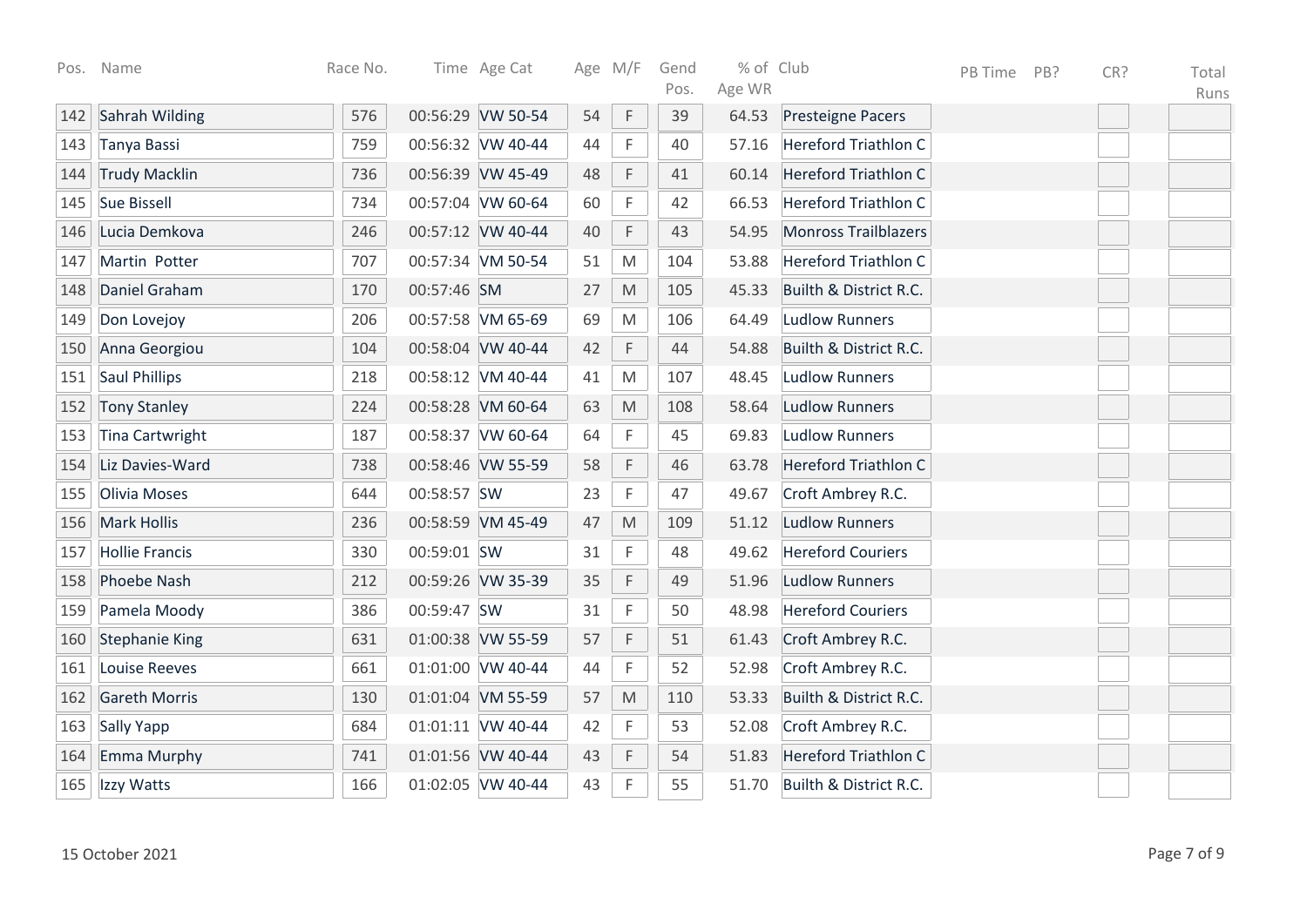|     | Pos. Name                   | Race No. |             | Time Age Cat      | Age M/F |                                                                                                            | Gend<br>Pos. | % of Club<br>Age WR |                             | PB Time | PB? | CR? | Total<br>Runs |
|-----|-----------------------------|----------|-------------|-------------------|---------|------------------------------------------------------------------------------------------------------------|--------------|---------------------|-----------------------------|---------|-----|-----|---------------|
| 166 | Sue Wood                    | 680      |             | 01:02:10 VW 65-69 | 65      | $\mathsf F$                                                                                                | 56           | 67.05               | Croft Ambrey R.C.           |         |     |     |               |
| 167 | Vanessa Ward                | 267      | 01:02:20 SW |                   | 34      | F                                                                                                          | 57           | 46.98               | <b>Monross Trailblazers</b> |         |     |     |               |
| 168 | Deanna Mammatt              | 735      |             | 01:03:45 VW 45-49 | 47      | F                                                                                                          | 58           | 52.65               | Hereford Triathlon C        |         |     |     |               |
| 169 | <b>Emily Gould</b>          | 197      | 01:04:13 SW |                   | 28      | F                                                                                                          | 59           | 45.60               | <b>Ludlow Runners</b>       |         |     |     |               |
| 170 | <b>Alison Benwell</b>       | 180      |             | 01:04:28 VW 55-59 | 58      | $\mathsf F$                                                                                                | 60           | 58.14               | <b>Ludlow Runners</b>       |         |     |     |               |
| 171 | John Price                  | 508      |             | 01:05:20 VM 60-64 | 64      | $\mathsf{M}% _{T}=\mathsf{M}_{T}\!\left( a,b\right) ,\ \mathsf{M}_{T}=\mathsf{M}_{T}\!\left( a,b\right) ,$ | 111          | 52.78               | <b>Hay Hotfooters</b>       |         |     |     |               |
| 172 | <b>Helene Loh</b>           | 634      | 01:05:31 SW |                   | 28      | $\mathsf F$                                                                                                | 61           | 44.70               | Croft Ambrey R.C.           |         |     |     |               |
| 173 | <b>Helen Baillie</b>        | 179      |             | 01:05:40 VW 50-54 | 52      | $\mathsf F$                                                                                                | 62           | 54.49               | <b>Ludlow Runners</b>       |         |     |     |               |
| 174 | Sue Richards                | 511      |             | 01:05:41 VW 65-69 | 65      | $\mathsf F$                                                                                                | 63           | 63.46               | <b>Hay Hotfooters</b>       |         |     |     |               |
| 175 | Hayley Colebatch            | 599      |             | 01:05:43 VW 35-39 | 37      | $\mathsf F$                                                                                                | 64           | 47.30               | Croft Ambrey R.C.           |         |     |     |               |
| 176 | <b>Oliver Cameron-Swann</b> | 685      |             | 01:06:09 VM 45-49 | 47      | $\mathsf{M}% _{T}=\mathsf{M}_{T}\!\left( a,b\right) ,\ \mathsf{M}_{T}=\mathsf{M}_{T}\!\left( a,b\right) ,$ | 112          | 45.58               | Croft Ambrey R.C.           |         |     |     |               |
| 177 | Tina Lavelle                | 502      |             | 01:06:43 VW 60-64 | 64      | $\mathsf F$                                                                                                | 65           | 61.35               | <b>Hay Hotfooters</b>       |         |     |     |               |
| 178 | <b>Shannon Price</b>        | 140      | 01:07:15 SW |                   | 27      | F                                                                                                          | 66           | 43.54               | Builth & District R.C.      |         |     |     |               |
| 179 | Joanne Stanley              | 223      |             | 01:08:07 VW 60-64 | 61      | F                                                                                                          | 67           | 56.84               | <b>Ludlow Runners</b>       |         |     |     |               |
| 180 | Gemma Davies                | 604      |             | 01:08:23 VW 40-44 | 40      | $\mathsf F$                                                                                                | 68           | 45.97               | Croft Ambrey R.C.           |         |     |     |               |
| 181 | Sarah Broadhurst            | 598      |             | 01:09:02 VW 50-54 | 50      | $\mathsf F$                                                                                                | 69           | 50.82               | Croft Ambrey R.C.           |         |     |     |               |
| 182 | <b>Clare Preece</b>         | 657      |             | 01:09:02 VW 50-54 | 53      | $\mathsf F$                                                                                                | 70           | 52.32               | Croft Ambrey R.C.           |         |     |     |               |
| 183 | Michele Parker              | 214      |             | 01:09:19 VW 50-54 | 53      | $\mathsf F$                                                                                                | 71           | 52.10               | <b>Ludlow Runners</b>       |         |     |     |               |
| 184 | Theresa Jones               | 628      |             | 01:09:54 VW 50-54 | 53      | $\mathsf F$                                                                                                | 72           | 51.67               | Croft Ambrey R.C.           |         |     |     |               |
| 185 | Alan Harrhy                 | 494      |             | 01:09:59 VM 75-79 | 78      | M                                                                                                          | 113          | 59.11               | <b>Hay Hotfooters</b>       |         |     |     |               |
| 186 | <b>Wendy Booker</b>         | 181      |             | 01:10:43 VW 55-59 | 57      | $\mathsf F$                                                                                                | 73           | 52.67               | <b>Ludlow Runners</b>       |         |     |     |               |
| 187 | Sarah Coggins               | 547      |             | 01:10:45 VW 60-64 | 62      | F                                                                                                          | 74           | 55.78               | Ledbury & District H        |         |     |     |               |
| 188 | Sam Fleming                 | 193      |             | 01:10:55 VW 45-49 | 48      | $\mathsf F$                                                                                                | 75           | 48.04               | <b>Ludlow Runners</b>       |         |     |     |               |
| 189 | Nicola Kelly                | 121      |             | 01:11:27 VW 50-54 | 51      | F                                                                                                          | 76           | 49.59               | Builth & District R.C.      |         |     |     |               |